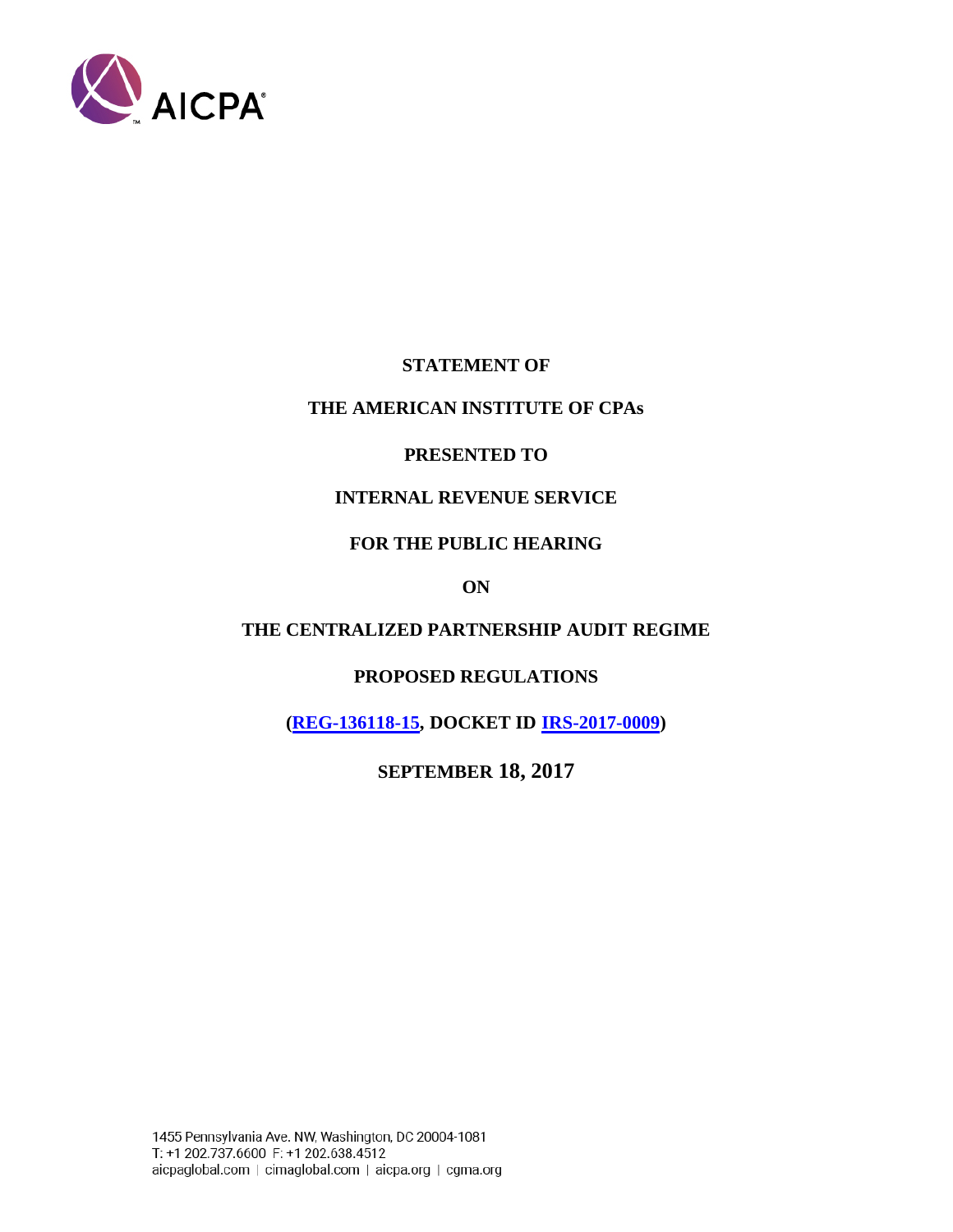Internal Revenue Service Hearing on Centralized Partnership Audit Regime Proposed Regulations September 18, 2017 Page 2 of 5

Good morning. My name is Sarah Allen-Anthony and I am a Tax Senior Manager at Crowe Horwath LLP. My testimony today is on behalf of the American Institute of CPAs (AICPA), the national professional accounting association representing more than 418,000 members in 143 countries. I am currently a member of the AICPA Partnership Tax Technical Resource Panel.

On August 14, 2017, the AICPA submitted written comments to the IRS on the proposed regulations. My testimony today focuses on our recommendations and concerns related to several areas of the proposed regulations marked "Reserved," the process for designating the Partnership Representative and allowing an audited partnership access to the IRS Office of Appeals (Appeals).

## **Adjustments to Partner Capital Account and Basis**

The Centralized Partnership Audit Regime (the Regime) significantly changes the way adjustments made by the IRS during an examination are accounted for by a partnership. A bedrock principle of partnership taxation is that all items of income and expense flow through to the partnership's owners, including adjustments related to IRS audits. The Regime replaces this longstanding method with one where the default mechanism requires the partnership to pay any additional tax due, resulting in significant administrative and accounting complexities.

One of the main areas of increased complexity involves the effect of audit adjustments on each partner's capital account and partnership basis. To simplify the process, we recommend that a partnership allocate audit adjustments which result in an imputed underpayment under sections  $705(a)(1)(B)$  or  $(2)(B)$  in accordance with the partnership agreement of the reviewed year. We also suggest subjecting the audit adjustments to the existing "substantial economic effect" rules under section 704.

## *Audit Adjustments When Reviewed Partner Retains Partnership Interest*

For the portion of the audit adjustment allocated to a reviewed year partner that retains their ownership interest in the adjustment year, we recommend, for simplicity, that the following two rules apply:

- 1) First, if the partnership elects to pay the imputed underpayment or the partner elects to pay the safe harbor amount, then make the net adjustments for the reviewed and intervening years to the partner's capital account and basis in the adjustment year.
- 2) Second, if the partner elects to file amended returns or the partner recalculates their tax liability for the reviewed and intervening years following a "push-out" election, make the adjustments in the appropriate tax year and reflect it on each year's amended return or recalculation worksheet.

## *Audit Adjustments When Reviewed Year Partner Disposed of Partnership Interest*

Next, I would like to convey our proposals related to the portion of the audit adjustment allocated to the interest of a reviewed year partner that has disposed of their interest prior to the adjustment year: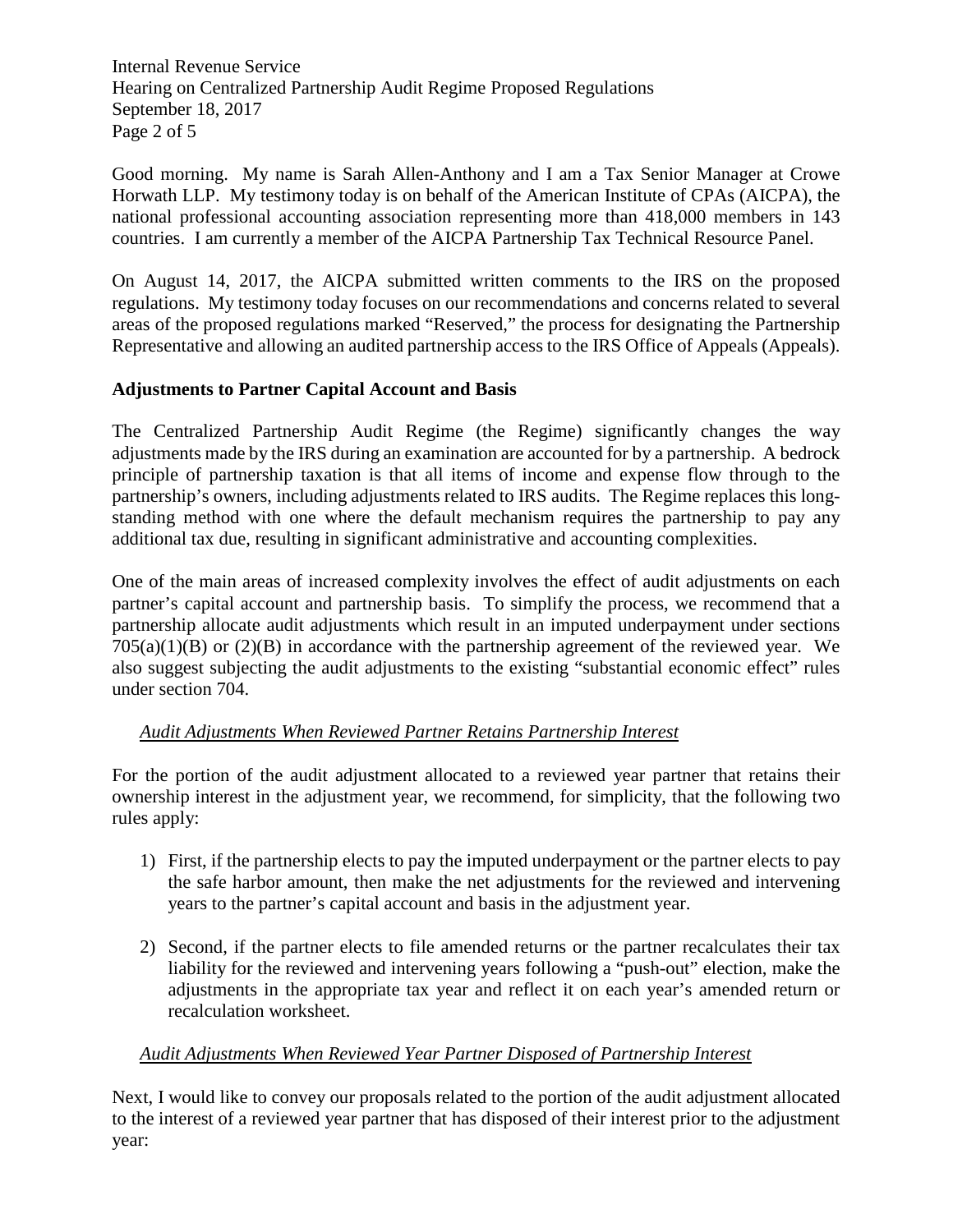Internal Revenue Service Hearing on Centralized Partnership Audit Regime Proposed Regulations September 18, 2017 Page 3 of 5

- 1) If the partnership elects to pay the imputed underpayment or the partner elects to pay the safe harbor amount, then the net adjustments for the reviewed and intervening years are made to the adjustment year partner's capital account and basis in the adjustment year.
- 2) If the partner elects to file amended returns or the partner recalculates their tax liability for the reviewed and intervening years including the year of disposition, make the adjustments in the appropriate tax year and reflect them on each year's amended return or recalculation worksheet.

Additionally, we suggest that the effect of adjustments related to any intervening years between the disposition year and the adjustment year, as well as any carryover adjustment from the reviewed year partner, are taken into account by the adjustment year partner in the adjustment year.

In both situations, for adjustment year partners which acquired their interest in a taxable transaction, make any necessary revision to their 743(b) adjustment in the adjustment year.

When an audit adjustment is allocated to the interest of a reviewed year partner redeemed-out by the partnership, we suggest allocating the adjustment in accordance with the partnership agreement of the adjustment year as a section 734(b) adjustment in the adjustment year.

We further recommend that the additional tax paid, along with the interest and penalties imposed on the underpayment of tax, are allocated in the same manner as the associated adjustment.

## **Push-Out Election for Tiered Partnership Structures**

Next, I would like to address permitting the use of the push-out election by tiered partnerships. We propose that the IRS establish procedures to allow for the push-out of audit adjustments through a tiered partnership structure.

In general, we discourage establishing any limitations on tiers, dollar amounts, number of partners, or other attributes because those limitations may result in the partners paying inappropriate amounts of tax. We believe that the framework we proposed in our August  $14<sup>th</sup>$  letter would result in a system that is administrable for both the IRS and taxpayers while allowing for each partner to more accurately pay their appropriate share of taxes on any audit adjustments. The framework would also enable the IRS to collect the appropriate amount of additional tax without the inefficiencies experienced with the current TEFRA system.

We envision having an audited partnership electing to push-out any adjustment under section 6226 complete a Partnership Adjustment Report (PAR) and "Adjustment K-1s" within 60 days after the audit's final determination date. The PAR and Adjustment K-1s would mimic the existing Schedule K and partner specific Schedule K-1 regime used for original returns with additional information provided, as needed, to accurately report the results of an examination.

Upon receipt of an Adjustment K-1 from an audited partnership, a partnership-partner would have an option to file a PAR and related Adjustment K-1s with the IRS and their own partners within 60 days of the date shown on the Adjustment K-1 received by the partnership-partner. The same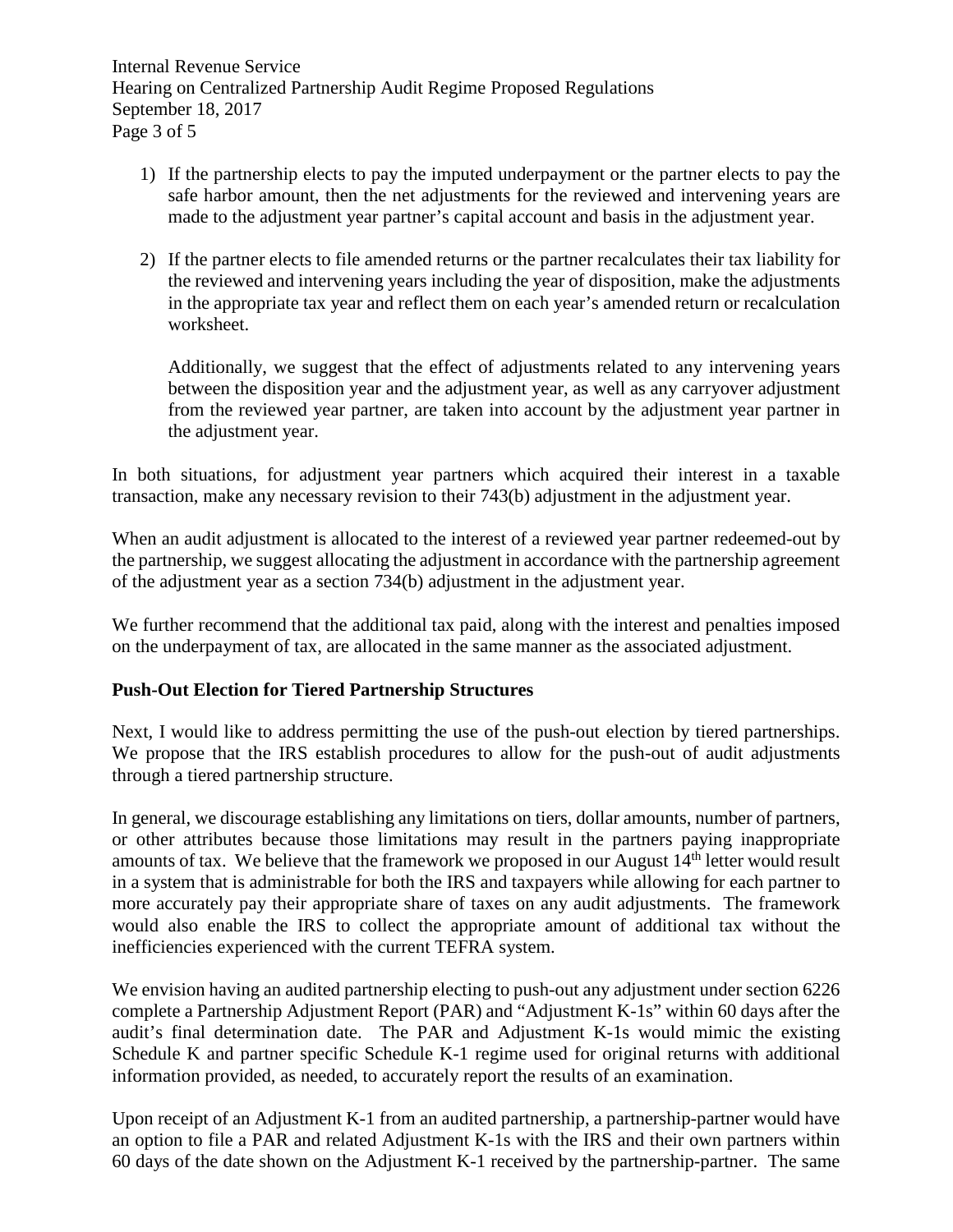Internal Revenue Service Hearing on Centralized Partnership Audit Regime Proposed Regulations September 18, 2017 Page 4 of 5

process and 60-day deadline will apply to each upper-tier partnership electing to further push-out the adjustments.

We also recommend that an S corporation's partners follow a similar procedure to report the properly allocable portion of the adjustment to the IRS and its owners.

If a partnership-partner in a tiered structure fails to file its PAR with the IRS within the required timeframe, we propose that the IRS issue an assessment of tax in an amount equal to the safe harbor payment calculated under the proposed regulations. For purposes of this provision, any partner which is not an individual is treated as if they were an individual subject to chapter 1 tax.

We suggest making all PARs and Adjustment K-1s due no later than the extended due date of the audited partnership's tax return for the taxable year in which the Final Partnership Adjustment (FPA) is issued. We believe that placing an overall time limit on the process is preferable to establishing a maximum allowable number of tiers.

In order to facilitate the collection and tracking, through a tiered partnership, of PARs and Adjustment K-1s, we propose creating a centralized special processing unit within the IRS. We also suggest assigning a control number to each audit which is a reporting requirement on any documents submitted to the IRS or taxpayers.

We would also like to suggest that the IRS establish procedures for the electronic submission of Adjustment K-1s to partners, similar to existing rules for original Schedules K-1. It is critical that any Adjustment K-1 is issued and received by the partners as expeditiously as possible, particularly in tiered partnership structures, which will help ensure that the IRS collects the appropriate amount of tax as efficiently as possible.

#### **Access to the IRS Office of Appeals**

Next, I would like to address our concern that there is no reference in either the preamble or the proposed regulations to an audited partnership's right to challenge various determinations under the Regime with Appeals. The appeals process is a vital option for taxpayers to resolve an issue without having to go to Tax Court. We think that the final regulations should provide an explicit right to challenge the following actions or determinations by the IRS via the Appeals process:

- 1) A determination by the IRS that an election to opt out under section 6221 is invalid.
- 2) A denial by the IRS of a requested modification to an imputed underpayment amount.
- 3) A denial by the IRS of a partner-level defense raised by the partnership prior to issuance of a FPA.
- 4) The underlying adjustments to the partnership's return appearing on a Notice of Proposed Partnership Adjustment (NOPPA).
- 5) A determination by the IRS that a partnership has ceased to exist under section 6241.